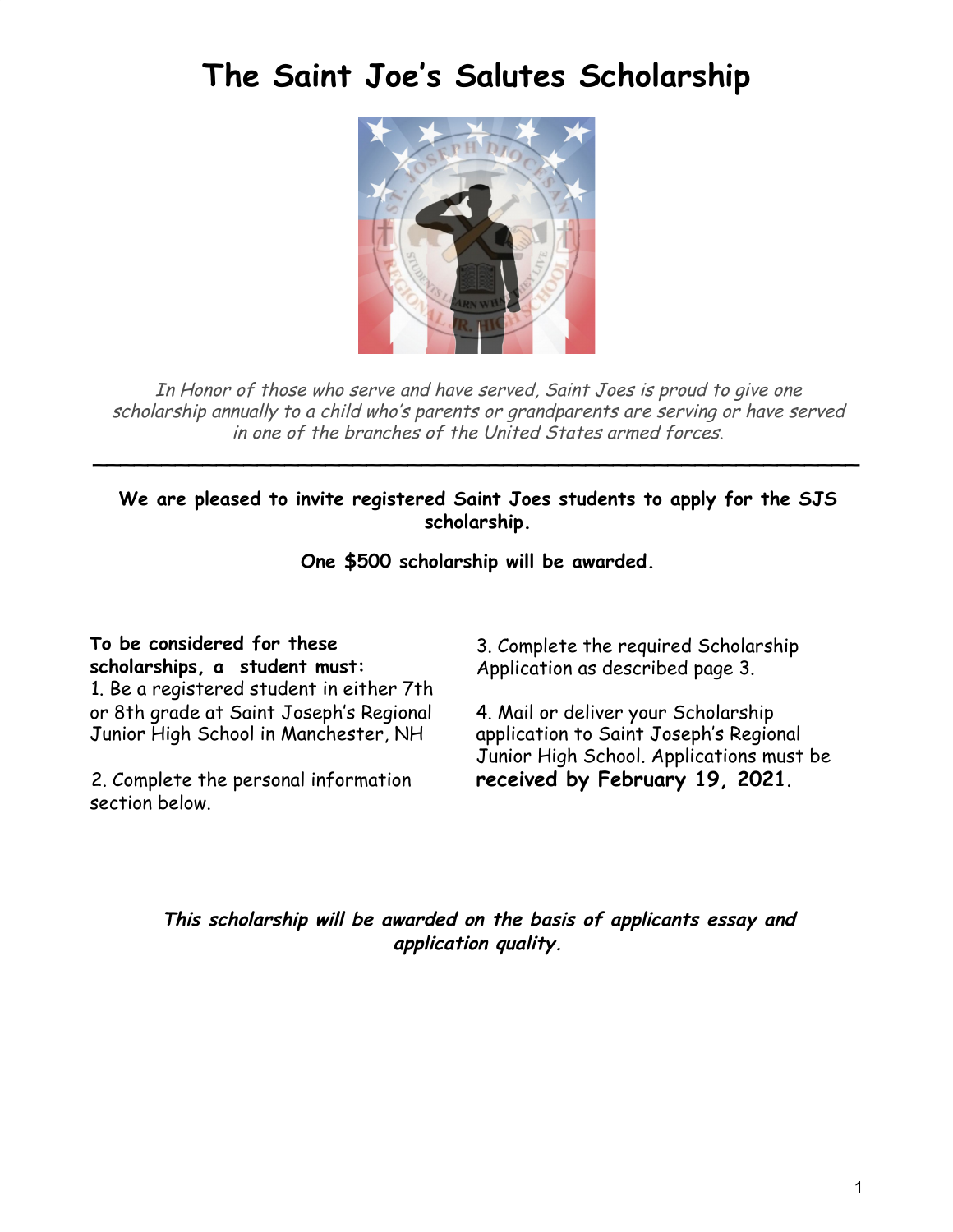## **APPLICANT & VETERAN INFORMATION**

| <b>STUDENT NAME:</b>                                                     | GRADE:<br><b>PARENT EMAIL:</b> |  |  |
|--------------------------------------------------------------------------|--------------------------------|--|--|
| HOME TELEPHONE NUMBER:                                                   |                                |  |  |
| <b>VETERAN FAMILY MEMBER'S NAME:</b>                                     | RELATIONSHIP TO STUDENT:       |  |  |
| BRANCH OF MILITARY SERVED IN:<br>SERVE:                                  | WHAT YEARS DID THEY            |  |  |
| WHAT OTHER SCHOLARSHIPS/AID HAVE YOU RECEIVED FOR THE COMING SCHOOL YEAR |                                |  |  |

I AFFIRM THAT ALL STATEMENTS INCLUDED IN THIS SCHOLARSHIP PACKET ARE TRUE, COMPLETE AND CORRECT. I AUTHORIZE THE USE OF MY PHOTO AND THE INVESTIGATION OF ALL MATTERS THATST JOSEPH'S REGIONAL JUNIOR HIGH SCHOOL DEEMS RELEVANT TO MY APPLICATION, INCLUDING ALL STATEMENTS MADE IN THIS APPLICATION AND ANY ATTACHMENTS OR SUPPORTING DOCUMENTS. I AUTHORIZE YOU TO REQUEST AND RECEIVE SUCH INFORMATION AND RELEASE SAINT JOE'S FROM ALL LIABILITY THAT MIGHT RESULT FROM MAKING SUCH AN INVESTIGATION.

| <b>ATURE</b><br><b>SIGNA</b> | ، د |  |
|------------------------------|-----|--|
|------------------------------|-----|--|